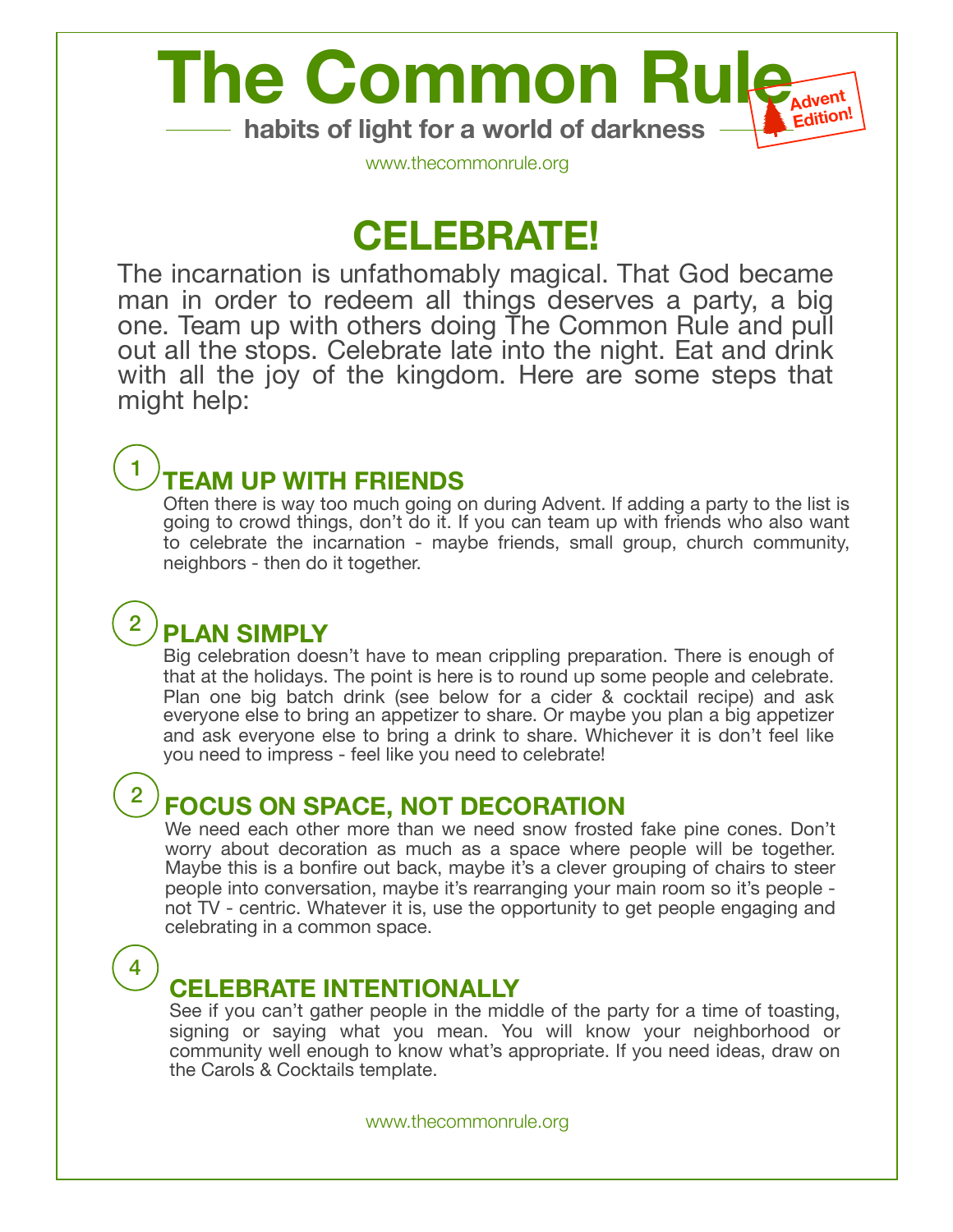### **Carols & Cocktails**

### An Advent Guide to a Liturgical Party by The Common Rule

#### **Instructions**:

Throw a great Christmas party with lots of food and drink. Sometime in the middle of the party, gather people for 20 minutes to go through the songs and readings in this guide. Ideally, you should have three readers picked out ahead of time and also have someone tapped who can kick off the toasting. This will help the flow feel more easy.

#### **TS Eliot on a lifetime of Christmases:**

*"[May the] accumulated memories of annual emotion . . . be concentrated into a great joy Which shall be also a great fear, as on the occasion When fear came upon every soul: Because the beginning shall remind us of the end And the first coming of the second coming."* 

*-* T.S Eliot, *The Cultivation of Christmas Trees*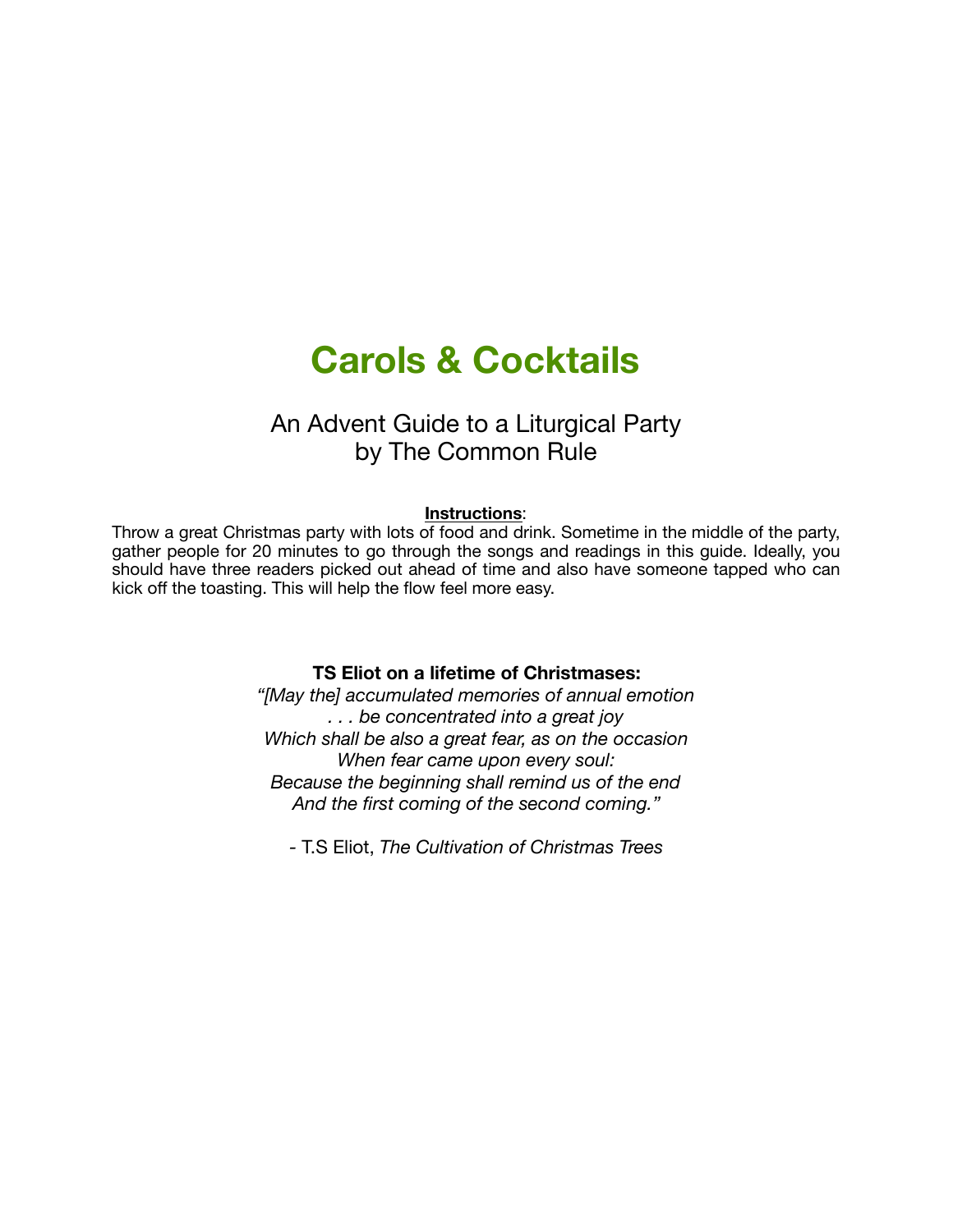# **Incarnation**

#### *Call and Response:*

**Reader 1**: "Where is he who was born King of the Jews? **All:** We have come to worship him."

- Matthew 2.2

*- pause for silence -* 

#### *Reader 2:*

"You can read every fairy tale that was ever written, every mystery thriller, every ghost story and you will never find anything so shocking, so strange, so weird and so spellbinding as the incarnation of the Son of God."

- John Piper, *Good News of Great Joy*

*- pause for silence -* 

#### *Reader 3:*

"The Word become flesh. Ultimate Mystery born with a skull you could crush onehanded. Incarnation. It is not tame. It is not touching. It is not beautiful. It is uninhabitable terror. It is unthinkable darkness riven with unbearable light. Agonized laboring led to it, vast upheavals of intergalactic space/time split apart, a wrenching and tearing of the very sinews of reality itself. You can only cover your eyes and shudder before it, before this: 'God of God, Light of Light, very God of very God . . . who for us and for our salvation,' as the Nicene Creed puts it, 'came down from heaven.'" 

- Fredrick Buechner, *Whistling in the Dark*

*- pause for silence -* 

*Sung together:* 

### Hark the Herald Angels Sing

*Christ by highest heav'n adored, Christ the everlasting Lord! Late in time behold Him come, Offspring of a Virgin's womb Veiled in flesh the Godhead see, Hail the incarnate Deity Pleased as man with man to dwell, Jesus, our Emmanuel Hark! The herald angels sing, "Glory to the newborn King!"* 

*Hail the heav'n-born Prince of Peace! Hail the Son of Righteousness! Light and life to all He brings, Ris'n with healing in His wings Mild He lays His glory by, Born that man no more may die Born to raise the sons of earth, Born to give them second birth Hark! The herald angels sing, "Glory to the newborn King!"*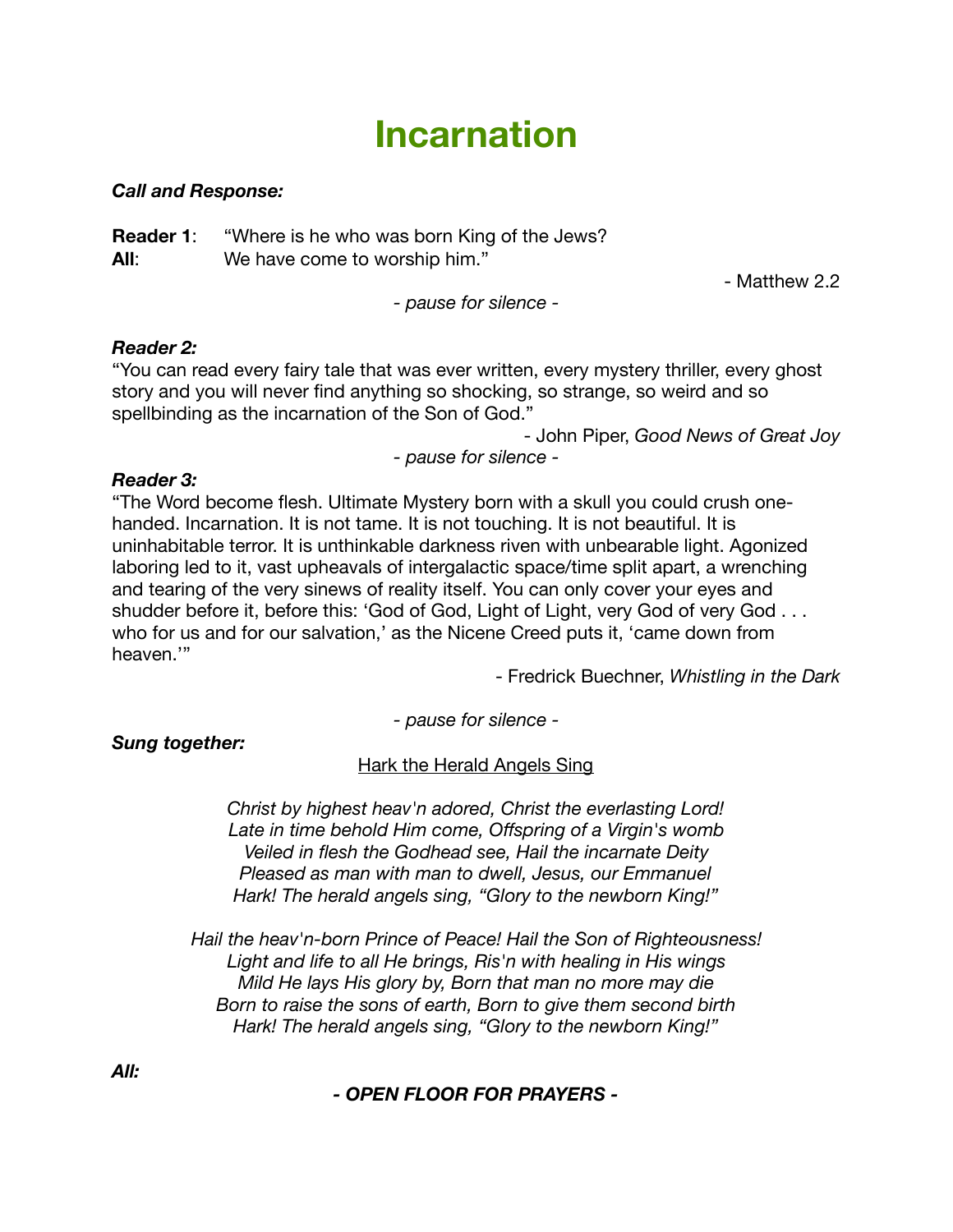# **Trading Slaves**

#### **Reader 1:**

Although Jesus existed in the form of God, he did not regard equality with God a thing to be grasped, but He emptied Himself, taking the form of a slave, and was made in the likeness of men.

- Philippians 2.6-7

- *pause for silence* -

#### **Reader 2:**

The incarnation was God's locking himself into death row. Christ did not risk death, he embraced it. . . Jesus took our nature in Bethlehem to die our death in Jerusalem. If death is no longer a fear, we are really, *really* free.

- John Piper, Good News of Great Joy

#### **Reader 3:**

I will walk among you and be your God, and you will be my people… I broke the yoke of slavery from your neck so you can stand upright and walk with your heads held high. - Leviticus 26:13, *combined translations*

- *pause for silence* -

#### **Sung together:**

#### O Holy Night

*Truly He taught us to love one another, His law is love and His gospel is peace. Chains he shall break, for the slave is our brother. And in his name all oppression shall cease. Sweet hymns of joy in grateful chorus raise we, With all our hearts we praise His holy name. Christ is the Lord! Then ever, ever praise we, His power and glory ever more proclaim!*

*All:* 

#### *- OPEN FLOOR FOR PRAYERS -*

#### Come Thou Long Expected Jesus

*Come, thou long expected Jesus, born to set thy people free; from our fears and sins release us, let us find our rest in thee. Israel's strength and consolation, hope of all the earth thou art; dear desire of every nation, joy of every longing heart.* 

*Born thy people to deliver, born a child and yet a King, born to reign in us forever, now thy gracious kingdom bring. By thine own eternal spirit rule in all our hearts alone; by thine all sufficient merit, raise us to thy glorious throne.*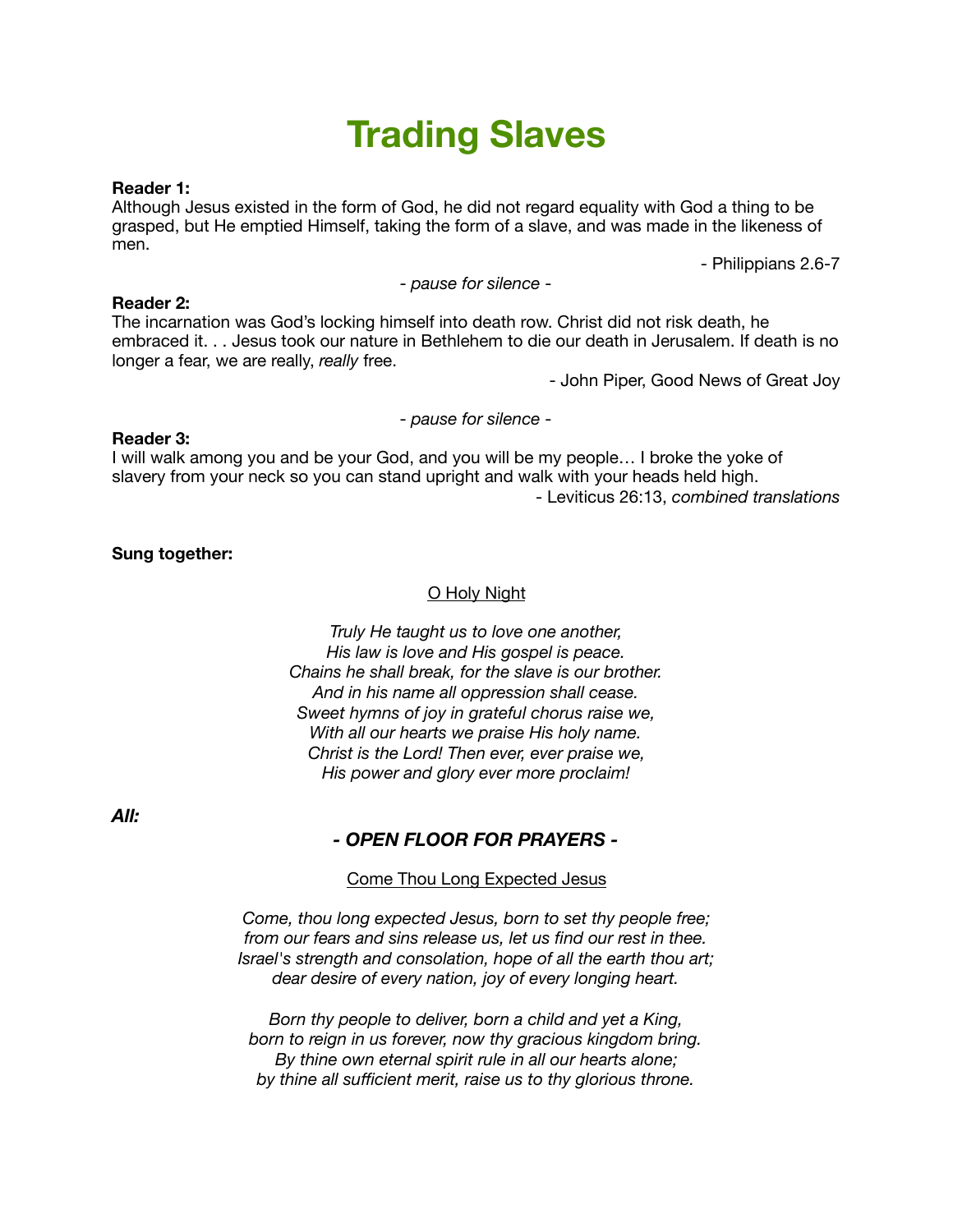# **The Way Down is the Way Up**

#### **Reader 1:**

Then Pilate said to him, "So you are a king?" Jesus answered, "You say that I am a king."

- silence -

#### **Reader 2:**

Therefore God has highly exalted him and bestowed on him the name that is above every name, so that at the name of Jesus every knee should bow, in heaven and on earth and under the earth

- Philippians 2:9-11

*- John 18:36* 

- silence -

#### **Reader 3:**

And He who sits on the throne said, "Behold, I am making all things new." - Revelation 21:5

#### **All together:**

We have a king. We have a kingdom.

*Repeat, repeat, the sounding joy.*

#### **- OPEN FLOOR FOR TOASTS OR WORDS OF ENCOURAGEMENT -**

#### **Sung together:**

#### Joy to the World

| 1- Joy to the World, the Lord is come!           | 3- No more let sins and sorrows grow,       |
|--------------------------------------------------|---------------------------------------------|
| Let earth receive her King;                      | Nor thorns infest the ground;               |
| Let every heart prepare Him room,                | He comes to make His blessings flow         |
| And Heaven and nature sing,                      | Far as the curse is found,                  |
| And Heaven and nature sing,                      | Far as the curse is found,                  |
| And Heaven, and Heaven, and nature sing.         | Far as, far as, the curse is found.         |
| 2- Joy to the World, the Savior reigns!          | 4- He rules the world with truth and grace, |
| Let men their songs employ;                      | And makes the nations prove                 |
| While fields and floods, rocks, hills and plains | The glories of His righteousness,           |
| Repeat the sounding joy,                         | And wonders of His love,                    |
| Repeat the sounding joy,                         | And wonders of His love,                    |

*And wonders, wonders, of His love.*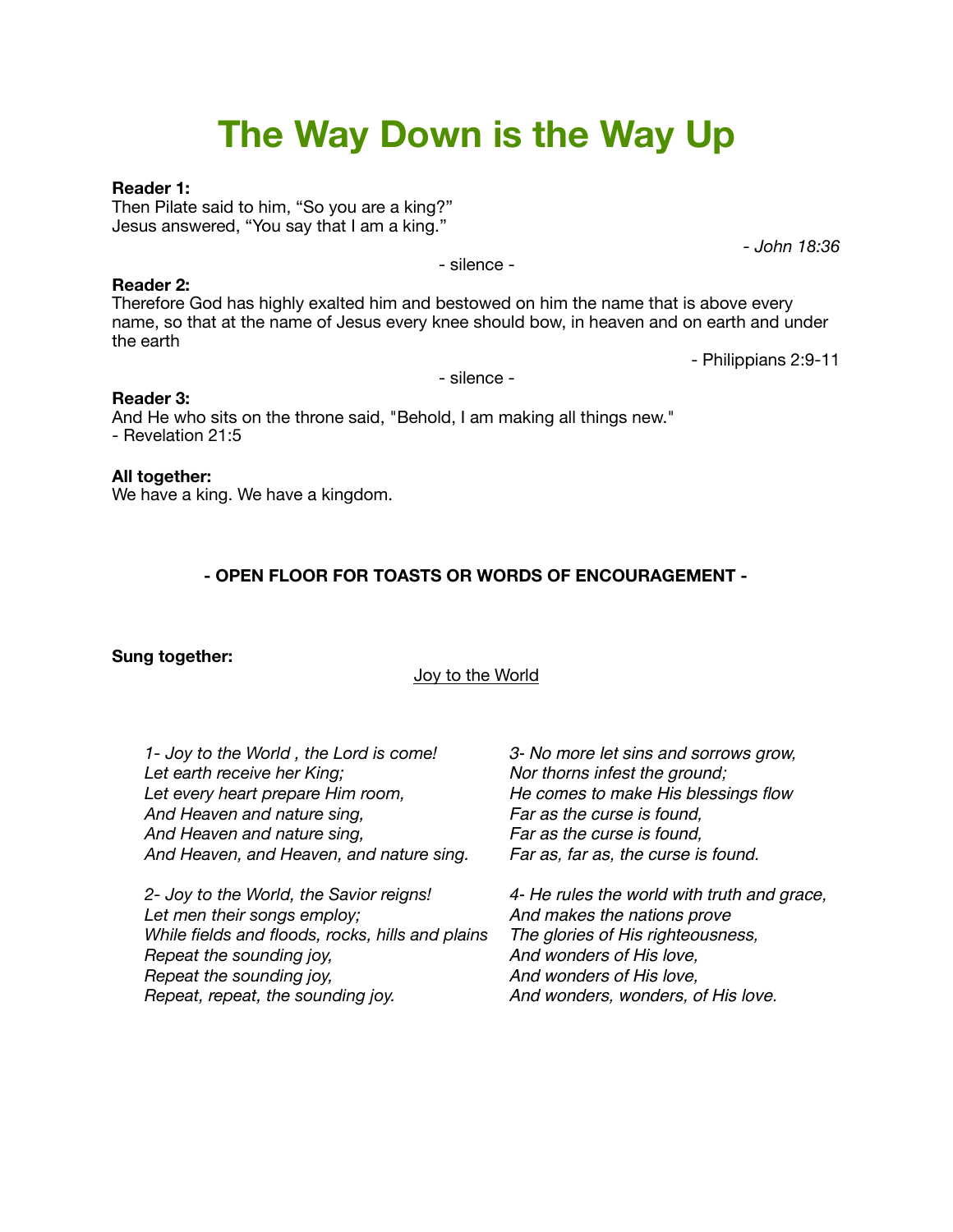## **Benediction**

#### **Call and Response:**

| <b>Reader:</b> | We have a king. We have a kingdom.                              |
|----------------|-----------------------------------------------------------------|
| All:           | "For the Lord God Omnipotent reigneth. Halleluiah! Halleluiah!" |
|                | - Revelation 19:6 (and also Handel's Messiah)                   |

#### **Closing Prayer**

#### **Communal Benediction**

**Read together:**  Come, Lord Jesus, quickly come In your fearful innocence. We fumble in the far-spent night Far from lovers, friends, and home: Come in your naked, newborn might. Come, Lord Jesus, quickly come; My heart withers in your absence.

Come, Lord Jesus, at the end, Time's end, my end, forever's start. Come in your flaming, burning power. Time, like the temple veil, now rend; Come, shatter every human hour. Come, Lord Jesus, at the end. Break, then mend the waiting heart.

- Madeleine L'Engle, *The Irrational Season.*